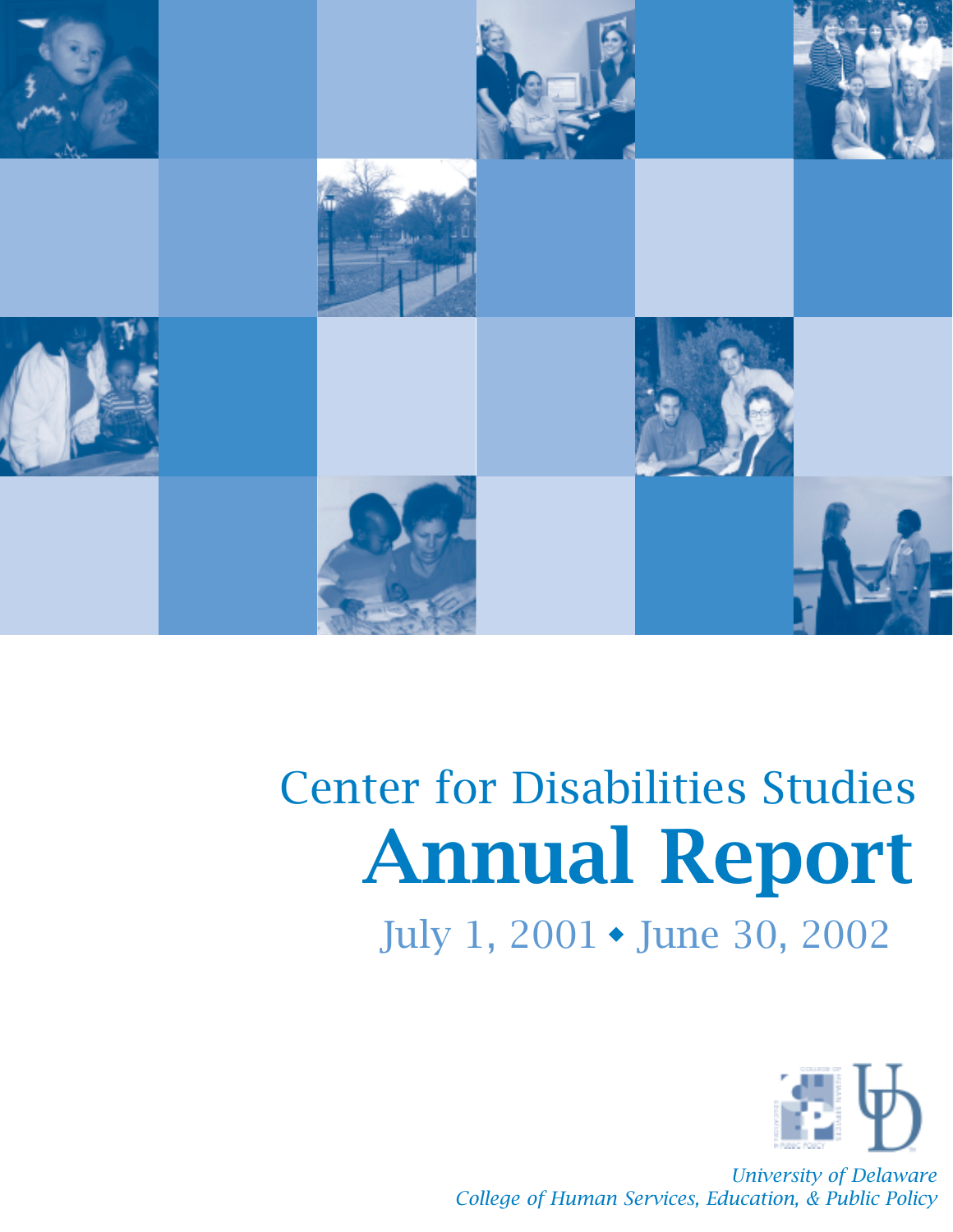# Message from our Director

# *Dear Friends,*



The Center for Disabilities Studies Annual Report is always a time to reflect. As I read through the activities of the past year, I am struck by how the Center, in collaboration with its community partners, addresses the issues that face persons with disabilities, their families, and their communities. Whether it is in the

area of program evaluation, model program development, advocacy, training, technical assistance, policy development, or dissemination, the Center strives to work in collaboration with individuals, families, and programs to ensure that persons with disabilities control their lives and their destinies.

" persons of all abilities.<br> **Philan**ging took . Part of our role as *This work is the foundation for relationships to come that, hopefully, will contribute to a society where dignity, justice, and respect are afforded all* 

Working to ensure that persons with disabilities control their own destiny is a challenging task. Part of our role as a University Center for Excellence in Developmental Disabilities is to provide persons with disabilities, their families, and programs with up-to-date, accurate, reliable information upon which decisions can be made. But sound research and evaluation and effective training and advocacy cannot be developed in a vacuum. We, therefore, are thankful that we have the relationships with individuals, families, and programs that permit us to be partners in developing the information that can then be used to secure better services and supports for persons with disabilities.

The past few years have seen political, economic, and social turmoil throughout the world, and the importance of strong collaborative relationships has been made clearer. Yet, without the individuals who work at the Center on a day-to-day basis, those collaborative relationships would not be possible. The dedication, perseverance, intelligence, and passion of the over 100 professionals, graduate and undergraduate students, interns, and volunteers who worked at the Center during the past year permitted us to serve thousands of individuals with disabilities, their families, and communities.

As you read through the 2002 Annual Report and review our past accomplishments, I ask that you also look forward. View the projects described here as groundwork on which to build further opportunities for all persons with disabilities. This work is the foundation for relationships to come that, hopefully, will contribute to a society where dignity, justice, and respect are afforded all persons of all abilities.

With sincere thanks for your continued support of the Center for Disabilities Studies,

4. T.Campell Evo

Michael Gamel-McCormick, Ph.D. **Director**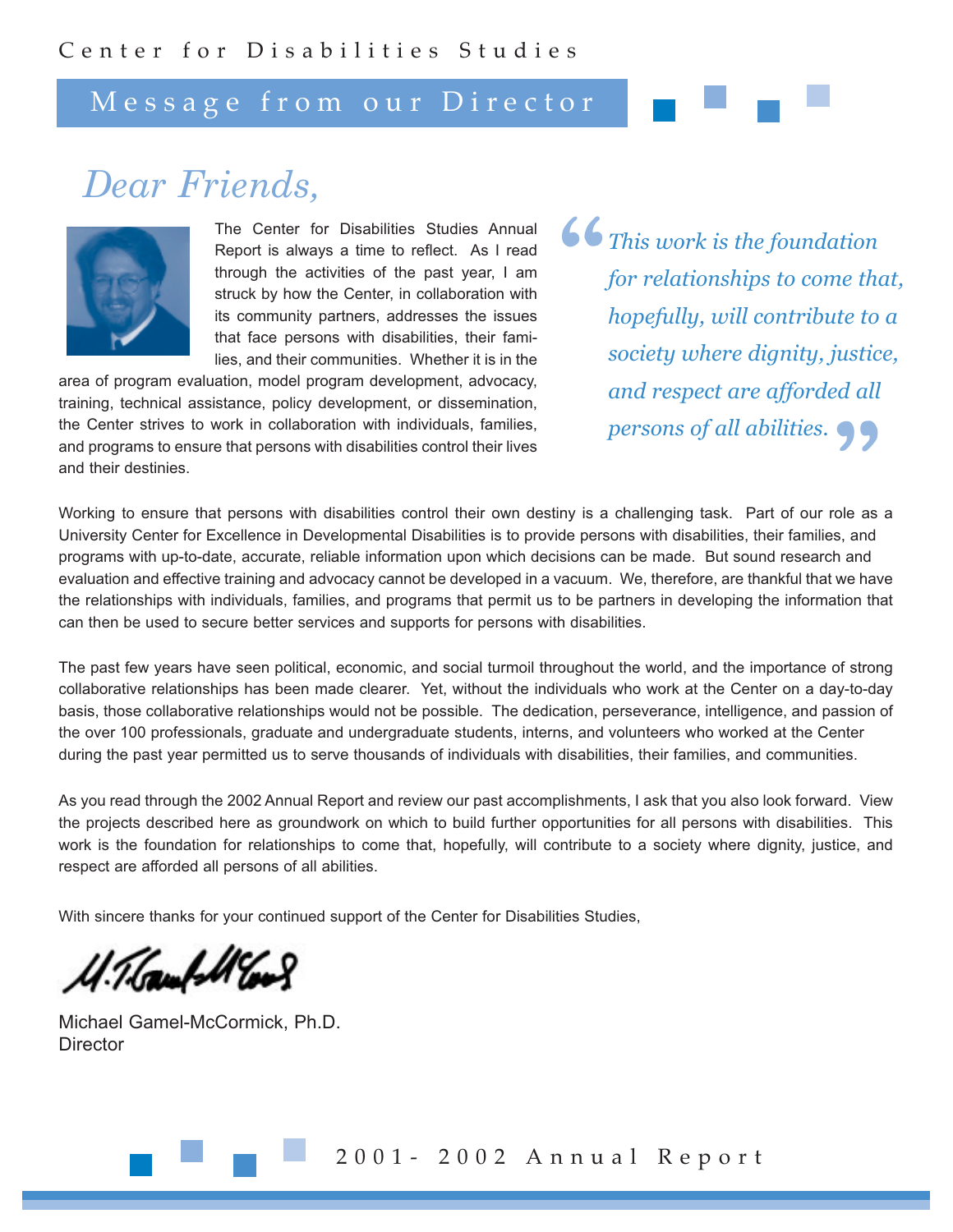# Building Strengths

The Center for Disabilities Studies is a part of the network of University Centers for Excellence in Developmental Disabilities that addresses the needs of people with disabilities, their families, and communities. July 1, 2001 to June 30, 2002 was a year of *building strengths* for the Center for Disabilities Studies— a year of new programs and initiatives, program enhancements, and the addition of new staff — all of which depend on the strength of our University and community partnerships. Through our federal, state, and foundation funding, as well as the generosity of individual gifts, collaboration with community centers, schools, state departments and divisions, nonprofit organizations, and numerous other programs and people throughout Delaware, we are able to continue working toward our mission to enhance the lives of individuals and families in Delaware.

These strengths are best illustrated by these highlights from the past year:

- **Wilmington Healthy Start** ended in 2001 after four years of serving over 1,000 women and children each year (*page 4).*
- **Project CREATE** ended at the close of fiscal year 2002, but developed community-based training that is still utilized (*page 4).*
- The **F.A.C.T. evaluation** continued through a University partnership with CDS, the Center for Community Research and Service, and the Delaware Education Research and Development Center (*page 4).*
- Evaluation activities for **IRMC** and **Parents As Teachers** continued this year (*page 4).*
- The **Home Visiting Advisory Committee** began a new demonstration project in 2002, the Sussex First Time Families Consortium (*page 5)*.
- The **Family Support** Initiative was awarded in 2002 to provide outreach and training to individuals with disabilities and families collaboratively with community, provider, and advocacy organizations (*page 5).*
- In **Delaware Alternate Portfolio Assessment's** second year of statewide implementation, 398 student portfolios were reviewed (*page 6).*
- **New Directions Early Head Start** received expansion funding in 2001 and continues their commitment to supporting and empowering pregnant women, infants and toddlers, and their families (*page 5).*
- **Positive Behavior Support** expanded training and technical assistance to twelve school districts in Delaware (*page 6).*
- Two University of Delaware courses were developed this year to provide students in the **Transition Partnership Project** and undergraduate students opportunities to work together on a range of issues (*page 7).*
- **Community Education** expanded class offerings throughout Delaware and introduced a new, video-based Adult Foster Care Distance Learning Certificate Course (*page 8).*
- During 2002, **University Education** continued expanding efforts by developing new curricula and reaching out to more students (*page 9).*
- **Dissemination activities** continued meeting a need for up-to-date information with the newsletter, *delAware*, and introduced *delAware: A Research Brief* to highlight the research activities of the Center (*page 10).*

*The mission of the Center for Disabilities Studies is to enhance the lives of individuals and families in Delaware through education, prevention, service, and research related to disabilities. We promote independence and productivity so individuals and families can fully participate in the life of the community.*

. . . . . . . .

# **Our Funding Sources**

*The Center for Disabilities Studies had an operating budget of \$3,760,416 from July 1, 2001 to June 30, 2002. Of this total, \$1,907,424 was obtained through grants from the U.S. Department of Health and Human Services (DHHS), Administration for Children and Families, Head Start Bureau and Administration on Developmental Disabilities.* 

*The Center also received over one million dollars in funding from the University of Delaware for support of a wide range of projects and activities.* 

| <b>Federal Government</b>                     | 51%    |
|-----------------------------------------------|--------|
| University of Delaware                        | 27%    |
| Delaware Department of Education              | 14%    |
| State of Delaware                             | 4%     |
| Delaware Department of Transportation         | 1%     |
| MBNA Helen F. Graham Foundation               | $1\%$  |
| <b>Delaware Disabilities Planning Council</b> | $>1\%$ |
| Individual gifts                              | $>1\%$ |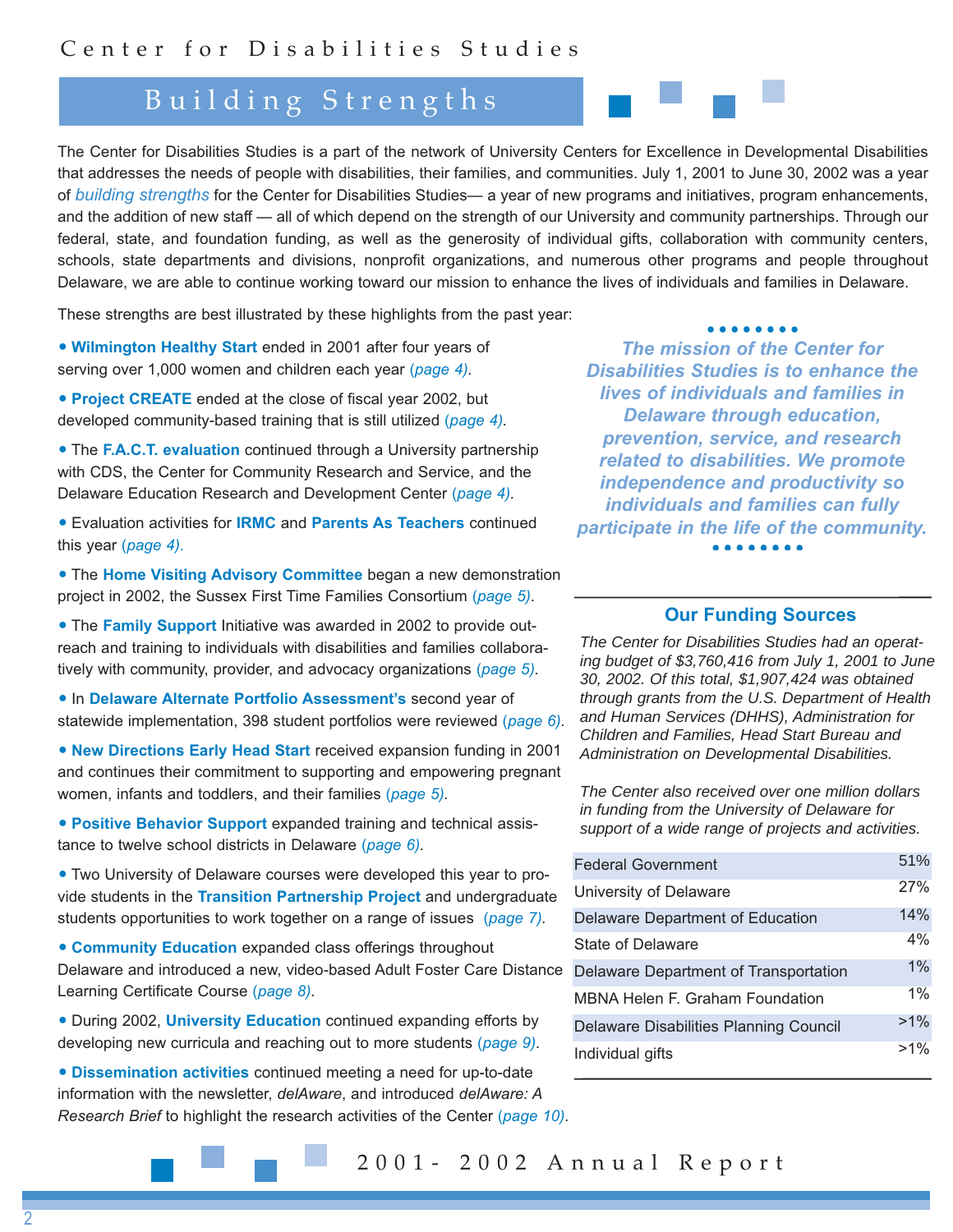# Our People

### **CORE Staff**

Michael Gamel-McCormick, Director Theda M. Ellis\*, Associate Director Carol Denson, Pre-Service Coordinator Rebecca Hardy\*, Assistant to the Director Rebecca Fernandez\*, Records Specialist Debbie Koch, Administrative Assistant Mary Thomas, Records Specialist

# **Project Staff**

#### **Delaware Alternative Portfolio Assessment**

Alison Chandler Shaunna Crossen Donald Peters Patricia Tressell Janine Weber\*

#### **Community Education**

Carol Bernard\* Mark Bernstein Judy Greene Beverly Stapleford

#### **FACT**

Jim Salt

# **Interagency Resource Management Committee**

Debbie Amsden

#### **Positive Behavior Support**

Debby Boyer Sarah Hearn

#### **Transition Partnership Project**

Jackie Gallagher Diane Merrill

#### **Family Support/ Wilmington Healthy Start**

Peter Antal\* Teresita Cuevas Vanessa Harper Patricia Tressell Donald Unger

#### **New Directions Early Head Start**

Jennifer Adams Ada Baker\* Heidi Beck Martha Buell Michelle Cornwall\* Renee El-Williams Carolyn Graves Norma Grice Robin Harbaugh Amy Harter Allison Miller Cynthia Monger\* Lidia Vela\*

## **Graduate Students**

Kellie Anderson Adrienne Bey Keith Casey Valerie Dorn Jennifer Dugan Monica Fahey Anna Gatta Molly Malone Ilka Pfister Jennifer Phillips Ryan Pommerening Jennifer Torgersen Tara Woolfolk

## **Undergraduate Students**

Kristen Akers Alicia Armstrong Bethany Ash Seena Dattani Kristen Figaro Kelly Gilbert Jennifer Hause Melissa Hause Wei Jiang Michelle Kalikas Amy Louridas Cory Nourie Megan Raley Amanda Romano Janine Scherr Caitlyn Young

**Center for Disabilities Studies CORE Advisory Council** 

*The CORE Advisory Council offers policy input and direction to the Center. Members represent people with disabilities, families, and professional or advocacy organizations.* 

> **Marie-Anne Aghazadian** *Parent Information Center of Delaware*

> > **Steven Amick** *Delaware State Senate*

**Martha Brooks** *Delaware Department of Education*

**Carla Dennis** *Community Education Graduate Delaware Special Olympics*

**Russ Dynes** *Lead Prevention Program Delaware Department of Public Health*

**Andrea Guest** *Division of Vocational Rehabilitation*

**Brian Hartman** *Delaware Disabilities Law Program*

**Linda Heller** *Division of Services for Aging and Adults with Physical Disabilities* 

> **Peggy Hirsh**  *Family Member*

**Ray Hunt** *Independent Resources, Inc.* 

> **Brenda Kramer** *Family Member*

**Rita Landgraf** *State Council for Persons with Disabilities* 

**Paul Poplawski** *Division of Substance Abuse and Mental Health*

**Sandy Reyes** *Delaware Developmental Disabilities Council*

**Marianne Smith** *Division of Developmental Disabilities Services* 

> **Catherine Soles** *Department of Services for Children, Youth, and Families*

> > **Bill Viehman** *Community Representative*

*\* These staff members are no longer with us. For an updated list of CDS staff, please visit our website: www.udel.edu/cds/.*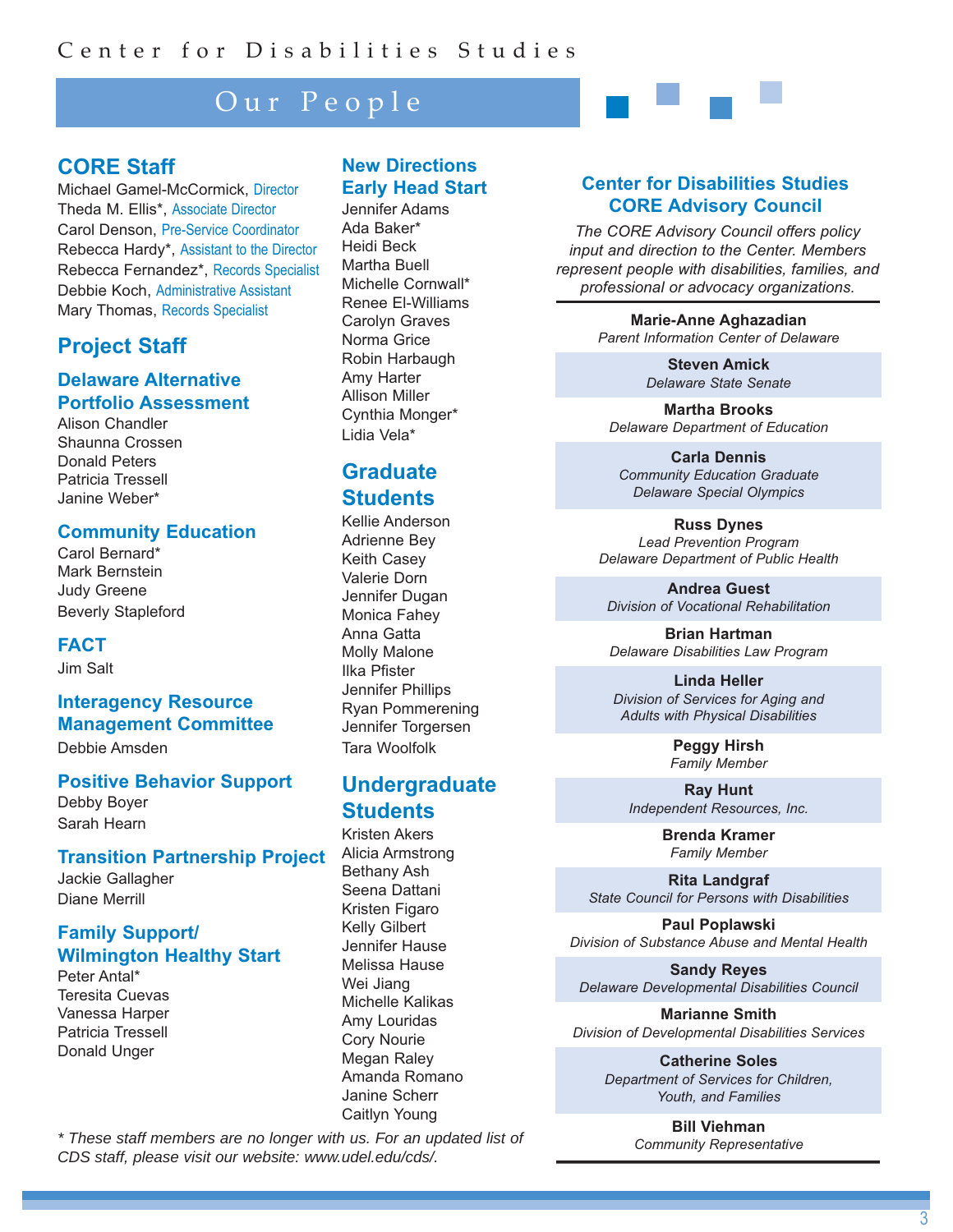# Early Childhood

# **Wilmington Healthy Start**

The Wilmington Healthy Start (WHS) project ended in 2001 after four years of focusing on building family outreach, creating support systems, and reducing risk for pregnant and postpartum participants. Partnering with Christiana Care Health Systems and the Wilmington community, WHS served over 1,000 women and children each year. WHS increased prenatal and perinatal services and supports to parents within the poorest and most ethnically diverse areas of the city.

For more information, please contact Donald Unger at 302-831-6852 or unger@udel.edu.

# **Project CREATE**

During this three-year pilot program, Project CREATE (Caregiver Recruitment, Education, and Training Enhancement) offered family and center-based childcare providers tuition-free college courses and technical assistance focused on developmentally appropriate childcare practices for infants and toddlers. During fiscal year 2002, Project CREATE offered community-based training to help childcare providers work effectively with parents through greater understanding. Although the funding ended for this pilot program, the Office of Child Care Licensing continues to use the information gained from Project CREATE to plan additional training and technical assistance opportunities.

For more information, please contact Jennifer Adams at 302-831-3492 or jenadams@udel.edu.

## **Interagency Resource Management Committee**

One of the original activities of the Center was to help early intervention and early childhood programs evaluate and improve their services. The Interagency Resource Management Committee (IRMC), composed of the Secretaries of Education, Health and Social Services, and Services for Children, Youth and their Families, the state's budget director, and the Controller General, fosters an interagency approach to delivering early care and educational services in Delaware. The IRMC makes both policy and budgetary decisions for three major early intervention programs. For six years, the evaluation services for these programs have been coordinated through the Center for Disabilities Studies. This year, IRMC and the Center collaborated on multiple projects, including an evaluations for Child Development Watch, a longitudinal study of early intervention programs, and an evaluation of the quality of Delaware's early child care and education programs.

For more information, please contact Debbie Amsden at 302-831-3633 or irmc@udel.edu.

# **Parents As Teachers**

Parents As Teachers (PAT) is a first-time-parent home visiting program that is designed to help parents be their child's best first teacher. Annually the program serves between 1,300 to 1,500 families in Delaware, primarily those who have the greatest financial, educational, or social needs.

PAT concentrates on children's early years (prenatal to 3 years of age). The services help to provide parents with an understanding of what to expect during each stage of their child's development and links these families to community resources. The Center helps PAT to implement a program monitoring and evaluation system that allows administrators and staff to assess the project's capacity to address the needs of participants, to identify program strengths, and to identify areas in need of improvement.

For more information, please contact Donald Unger at 302-831-6852 or unger@udel.edu.

# **F.A.C.T.**

The F.A.C.T. (Families and Communities Together) project is a five-year, federally-funded systems change effort. The goal of the project is to provide children with serious emotional and behavioral disturbances mental health services which are more individualized, flexible, positive, and family-centered than typically offered by the traditional mental health service delivery approach. Housed within the Division of Child Mental Health Services, the project encourages collaboration between several state agencies and community partners to bring about change in the larger child and family service system. Both the project and the evaluation are expected to continue through September 2005.

For more information, please contact Jim Salt at (302) 831-6735 or jdsalt@udel.edu.

4

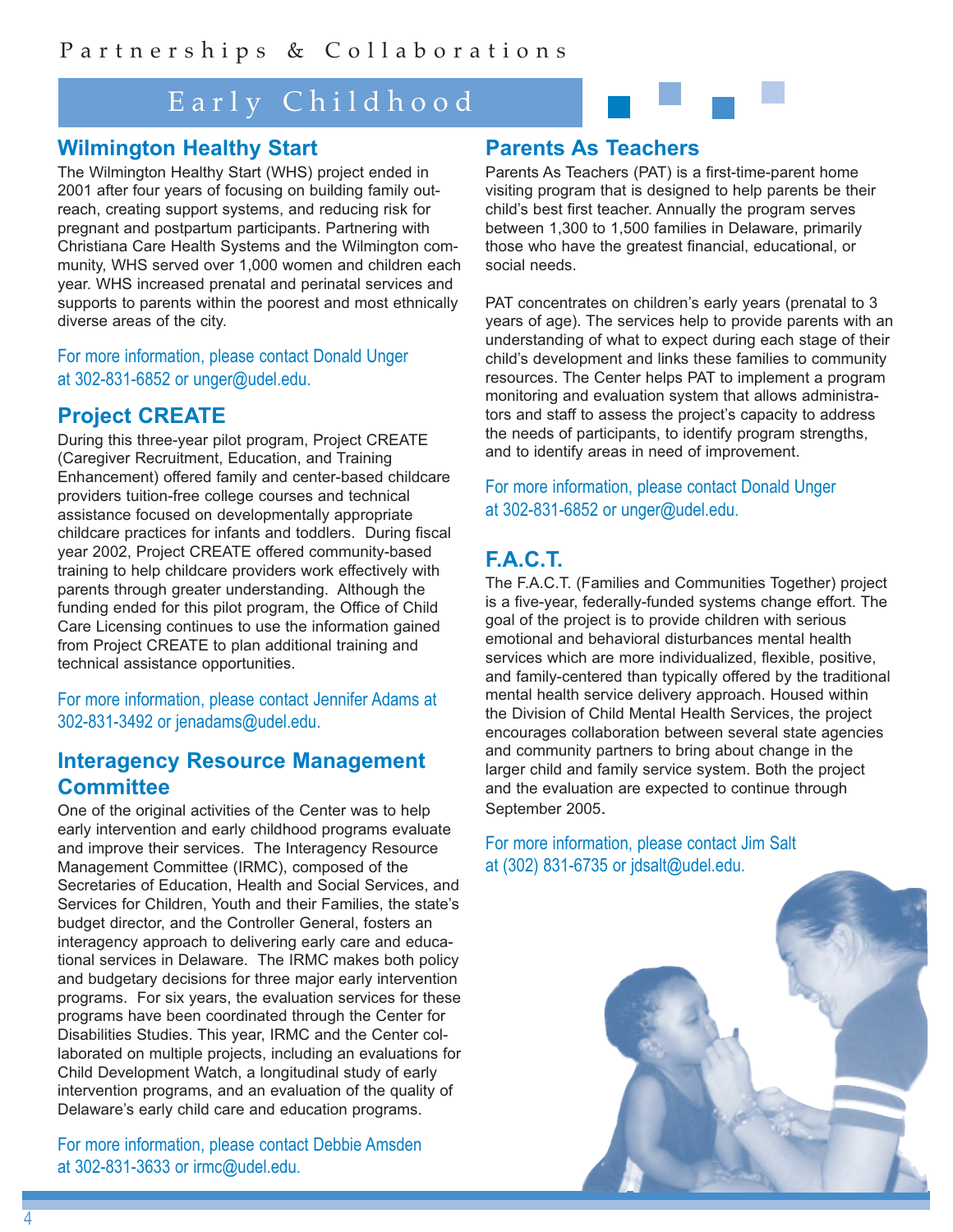# **Family Support**

The purpose of family support projects across the nation is to ensure that families with members with disabilities receive the services they need so that their family members can live at home or in the community, regardless of age or disability. The Administration on Developmental Disabilities awarded this project to the Center for Disabilities Studies in fiscal year 2002.

*Project Goals are:*

*Self Determination Pilot Program:* This project is working with the Delaware Division of Developmental Disabilities Services (DDDS) to develop a pilot program to better serve families of individuals eligible for DDDS benefits.

*Outreach:* The project helps and encourages Delaware families to understand, identify, and find the services and supports needed for family members with disabilities. Primary efforts are to reach unserved and low-income communities in New Castle and Sussex Counties.

*Training*: The project offers training to community and state agency staff to assist them in recognizing disabilities within the families they serve and to adapt their services and supports to meet the needs of family members with disabilities.

*Family Participation:* Through the education piece listed above and three project task forces made up of family members and agency representatives, the Center is making every effort to work with families to design and deliver project activities.

*Outreach and Training to Latino Families:* The family support project is making many efforts to reach Latino families. In addition to outreach, our two Latino staff members provide direct support to family members including translation services and assistance with receiving services for their children with disabilities.

For more information, please contact Donald Unger at 302-831-6852 or unger@udel.edu.

# **Home Visiting Advisory Committee**

The Home Visiting Advisory Committee project (HVAC) recommends needed resources and changes necessary for the implementation of an effective and valid training and evaluation system for home visiting programs.

HVAC also identifies and prioritizes recommended practices for the home visiting programs offered by state agencies and nonprofit organizations in Delaware. With the financial support of the Delaware Children's Trust Fund, the HVAC began a demonstration project, the Sussex First Time Families Consortium, in Sussex County, Delaware. Also, a demonstration training program was initiated for home visitors and supervisors of home visitors.

For more information, please contact Donald Unger at 302-831-6852 or unger@udel.edu.

### **New Directions Early Head Start Policy Council**

*The Policy Council is an elected group of parents and community members who share responsibility for overseeing the delivery of high quality services to families with infants and toddlers and pregnant women enrolled in programs supported by New Directions Early Head Start.* 

Patricia Beza, *Community*

Dorenda Boger, *Community*

Sharon Brown, *Parent*

Chimere Charlton, *Parent*

Michael Gamel-McCormick, *Center for Disabilities Studies*

Maria Garcia, *Parent*

Conquista Holmes, *Parent*

Monique Husser, *Parent*

Nicole Johnson, *Community*

Alexis Marchiana, *Parent*

Sarah Neale, *Community*

Shailyn Rodriguez, *Parent*

Dawn Rowe, *Parent*

Cynthia Slater, *Parent*

Kathleen Splane, *Community*

Marvin Townsend, *Parent*

## **New Directions Early Head Start**

New Directions Early Head Start (NDEHS) is an interagency program committed to empowering and supporting pregnant women, infants and toddlers, and their families. The program was funded in October 1997, during the third national wave of federal support to develop Early Head Start programs across the nation, and received expansion funding in September 2001.

The NDEHS consortium of agencies represents an innovative collaborative model bringing together the University with a diverse group of nonprofit community agencies to provide direct services to 135 children and families in New Castle and Kent Counties. The consortium also works to have an impact on many more families and service providers by way of its capacity-building approach in the areas of childcare, disability support, training, and coordination of services.

For more information, please contact Heidi Beck at 302-831-0478 or hlbeck@udel.edu.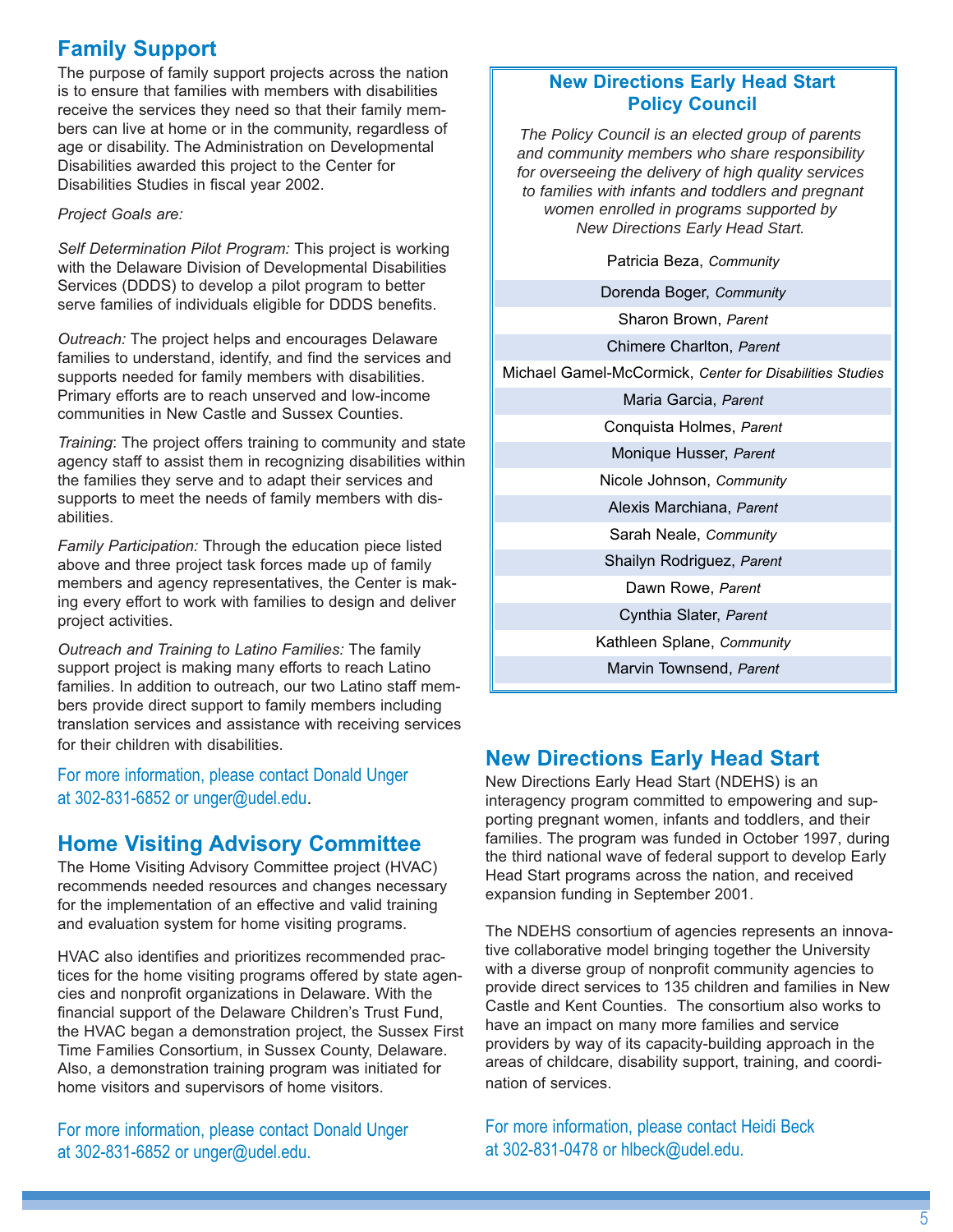# Education

# **Delaware Alternate Portfolio Assessment Project**

During 2001-2002, the second year of state-wide implementation for Delaware Alternate Portfolio Assessment (DAPA), 398 student portfolios, each documenting three domains of student achievement, were submitted and reviewed. Portfolio developers were required to submit entries for the Communication Domain, the Applied Academics Domain, and for either the Personal Management Domain, the Career/Vocational Domain or the Social Domain. Each portfolio was scored independently by two of the 24 qualified scorers. A comparison with the scores on the same three domains during 2000 - 2001 indicated score improvement in all three domains available for comparison. The improved scores are a reflection of several factors including:

• the extensive portfolio development training provided to teachers by CDS and Department of Education staff,

• improved portfolio development guidelines and training materials,

• a greater recognition of the importance of the DAPA by school administrators, teachers, and support service personnel, and

• improved opportunities provided to students with moderate to severe cognitive disabilities throughout the state.

Other important accomplishments during the year included setting proficiency levels for the DAPA Communication Domain. This process involved parents, teachers, administrators, community members and disability community advocates who set cut-off scores for five proficiency levels ranging from "distinguished" to "well below the standard." The alignment of the DAPA Domain scores with the Delaware Education Proficiency Levels will permit the aggregation and reporting of the DAPA scores with those of the Delaware Student Testing Program (DSTP) scores for federal reporting and state accountability purposes.

Finally, consistent with the federal No Child Left Behind legislation, a plan for the future expansion of the DAPA was developed. As part of this plan, and in anticipation that all DAPA eligible students between the ages of 5 and 17 will be submitting portfolios each year, a variety of efficient "high tech" alternatives for scoring are being explored.

For more information, please contact Shaunna Crossen at 302-831-1052 or shaunna@udel.edu or Brian Touchette at 302-739-4667 or btouchette@state.de.us.

## **Positive Behavior Support**

The Positive Behavior Support (PBS) project was created with the Delaware Department of Education (DOE) to provide school districts and teachers with skills to address and prevent challenging behaviors for all students. The intent is to create school-wide systems that teach positive student behavior and design effective individual interventions for students with more challenging behaviors.

Members of Delaware's constantly growing PBS State Team include parents, state agency representatives, and local school district personnel, as well as DOE staff who serve in an invaluable advisory capacity. The Core Team faculty from the University of Delaware's School of Education and DOE staff developed the original curriculum modules and continue to provide ongoing guidance for the direction of the project. PBS is fortunate to have these faculty members as major contributors to its growth.

During the first two years, the Center field-tested seven curriculum modules with training teams from 12 of the 19 school districts in Delaware. Participation was expanded to include personnel from five state agencies during the last year. In addition to training, providing technical assistance to the 12 trained school districts was a major focus. The Center and project staff are excited to provide technical assistance, school-wide PBS implementation throughout Delaware, and assistance with school data collection.

#### For more information, please contact Debby Boyer at 302-831-3503 or dboyer@udel.edu.

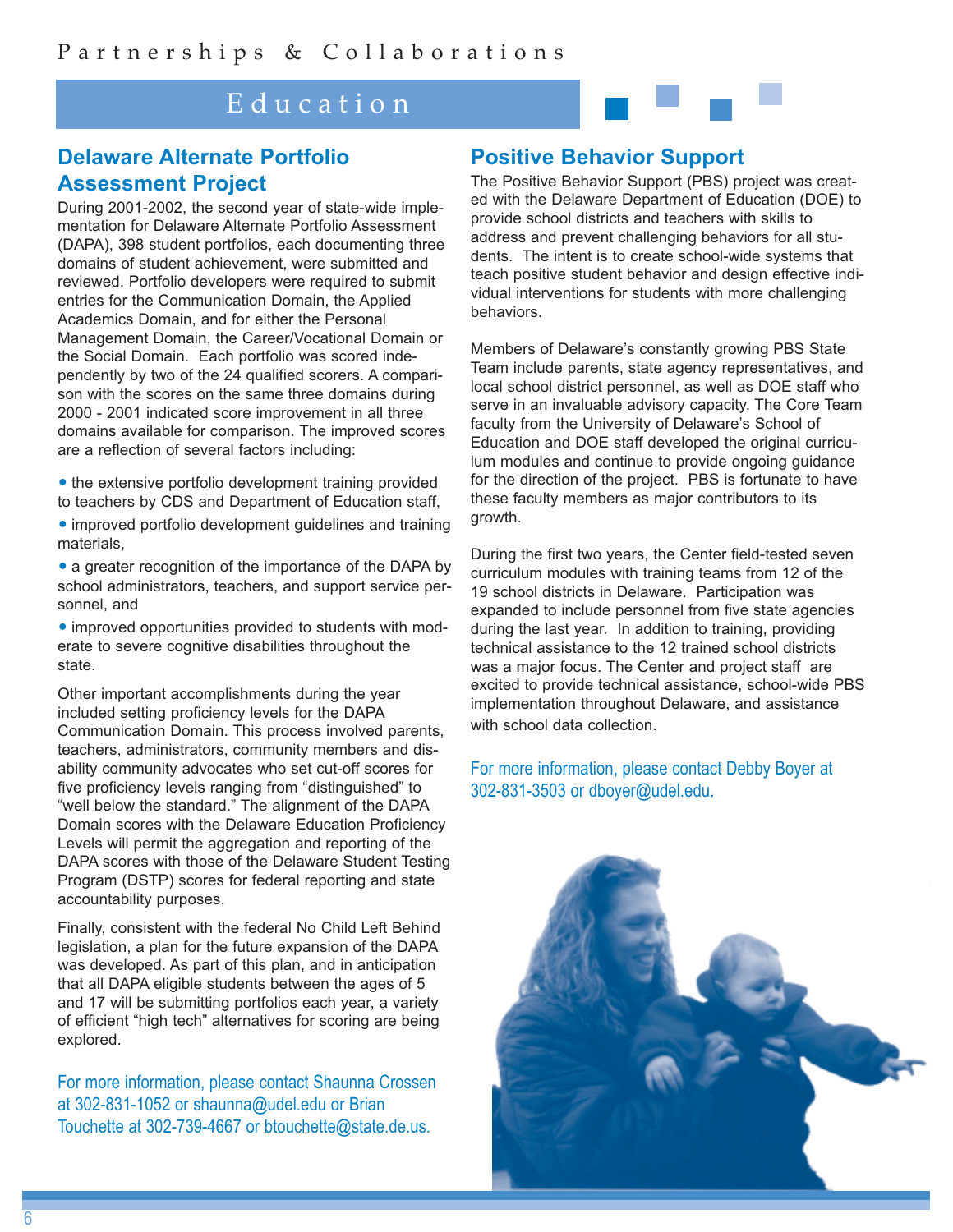# Spotlight on...the Transition Partnership Project

TPP is a university-local school district collaboration that provides a model program for students, aged 18-21, with moderate to severe disabilities as they transition from school to their adult life in the community. Red Clay Consolidated School District provides staff and all student educational services. The Center provides technical assistance and access to the University of Delaware facilities that offer the least restrictive environment for enrolled students. The project staff work with adult service agencies, the Division of Vocational Rehabilitation, the Division of Developmental Disabilities Services, and other state agencies to improve transitions between school and community services. Further collaborations have occurred through the Advisory Committee whose members represent businesses, the University, parents, students, community programs, and state agencies involved in the transition process.

The students start their day in a leased apartment near campus for TPP program activities. They then travel to various university and community destinations during the day with paraeducators, who have been grouped into teams that work with specific students. Based on individual needs and preferences, multiple goals in vocational, social, domestic, communication, personal management, and functional academic domains are addressed. Last year's graduates went on to supported employment assignments (Russell Dining Hall and MBNA) and day programs (Chesapeake Care Resources Day Program, Chimes Day Program, and Elwyn).

TPP, the University, and campus employers, such as Aramark, have been exploring opportunities for increasing campus employment options for young people with disabilities. Additionally, Dr. Carol Denson offered two undergraduate courses that involved UD students with TPP students; one course investigated the transportation needs of TPP students and another supported TPP students in becoming more involved in their Individual Education Plan (IEP) meetings.

For more information, please contact Jackie Gallagher & Dianne Merrill at 302-831-3062 or 11970@udel.edu.

#### **Transition Partnership Project Advisory Committee**

*The Transition Partnership Project Advisory Committee includes representatives from state agencies, the school district, the Center and University, businesses, and service providers to address the needs of the project, to improve collaborations, and to ensure that students complete school with the skills needed to be as independent as possible. The committee has been instrumental in seeking solutions for issues concerning Social Security, Medicaid, and cross agency collaboration.*

Becky Arnold, *Family Member* 

Timothy Brooks, *Dean of Students, UD*

Arlene Denniso, *Division of Vocational Rehabilitation*

Carol Denson, *Consumer Studies, UD*

Theda Ellis, *Center for Disabilities Studies*

Michael Gamel-McCormick, *Center for Disabilities Studies*

Sharohn Howard, *Student*

Joanne Johnston, *Family Member*

Rita Landgraf, *State Council for Persons with Disabiltiies*

Lynne Meyer-Berlin, *Red Clay Consolidated School District*

David Michalik, *Division of Social Services* 

Trish Mitchiner, *Family Member*

Lachelle Pierce, *Easter Seals*

Tom Pledgie, *Delaware Department of Education*

Marcia Raniere, *Dupont Company*

Michael Shriver, *MBNA*

Cheri Tyree, *Family Member*

Roberta Walker, *Red Clay Consolidated School District* 

7

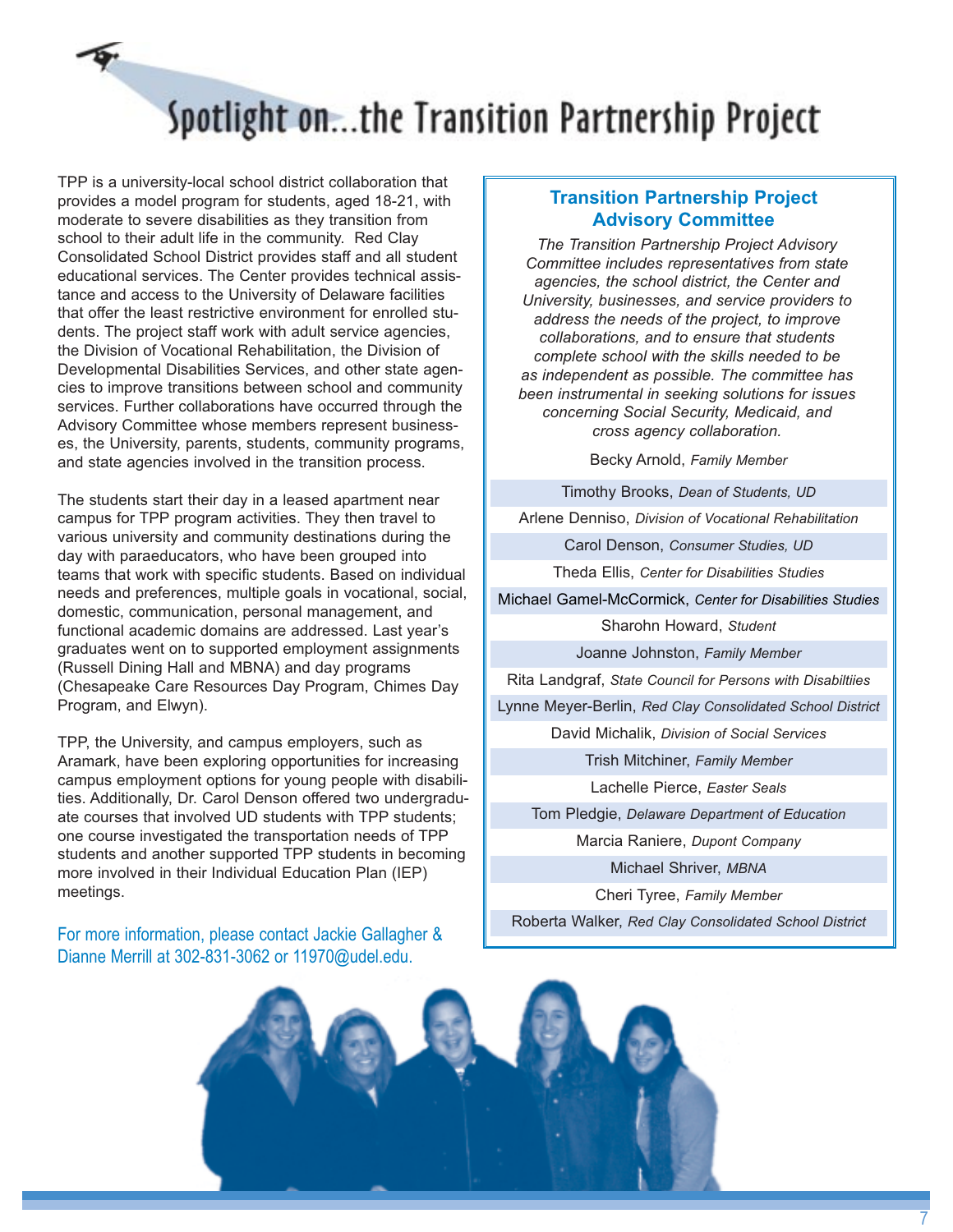# Community Education

#### **New Visions I and II**

New Visions I and II seminars are offered monthly throughout the state, laying the philosophical foundation for supporting self-determination and informed choice making. Each one-day seminar offers an introduction to developmental disabilities and person-centered planning. The Seminars are accepted by the Delaware Division of Developmental Disabilities (DDDS) as meeting four of the basic requirements for new DDDS staff orientation.

#### **Innovative Concepts and Practices**

Innovative Concepts and Practices (ICP) is a multi-module course on relevant issues in the field of disabilities. The curriculum includes a comprehensive look at the lives of people with disabilities that addresses person-centered planning, work, home, recreation and leisure, family, communication needs, and positive behavior supports. This past year, 35 participants were enrolled with 25 individuals completing the certificate program. For the first time, classes were held at the Wilmington College campus in Dover, in addition to our second class in Newark.

#### **Supported Employment Training**

The Supported Employment Training (SET) certificate program successfully completed its third year with a total of 59 participants attending two offerings. The program is geared toward professionals and paraprofessionals who work in the school system and the adult service provider community with funding from the Division of Vocational Rehabilitation and the Department of Education. In this series, topics included history and trends in supported employment, job assessment, job development, marketing, natural supports, and positive behavioral supports.

#### **First Line Supervisor Training**

This dynamic and interactive program is designed for both first-time and experienced supervisors and managers in residential, vocational, day, and community settings. The six-week series is an overview of critical issues and topics on how to supervise and lead others who work with people with disabilities. Participants learn by doing and are able to relate the curriculum and exercises directly to their day-today work as supervisors. The curriculum includes topics focused on leadership, team building, communication, time management, coaching, conflict management, human resources, and others.

### **Support Coordination**

Support Coordination (SC) is a nine-module course (15 seminars) that combines components of ICP with selfdetermination and service coordination. SC ensures that service coordinators understand best practices and their role in providing support to individuals with disabilities.

# **Adult Foster Care, Distance Learning Certificate Program**

Two video-based seminars on self-determination help caregivers enrich the lives of the people they support by promoting independence and helping dreams come true. This program is designed for people who share their homes and lives with adults with developmental disabilities. The Foster Care Certificate Program is funded through a collaboration of the Helen Graham Foundation, DDDS, and INTERgeneration Links.

#### **Quality Management & Supervision in Human Services**

Quality Management and Supervision in Human Services (QMS) is a 15-module course (18 seminars) designed to build management and leadership skills for mid-level supervisors and managers working in agencies that serve people with disabilities.

#### **Community Education Advisory Council**

*The Community Education Advisory Council, includes representatives from state, nonprofit, and private agencies that support adults with disabilities in Delaware. The council updates Community Education on current trends and training needs of their workforce, suggests programs and projects, reviews curricula, and helps to evaluate program effectiveness.*

Holly Bounds, *Kent Sussex Industries*

Sue Brown, *Martin Luther Homes*

Gary Cassedy, *Easter Seals*

Harry Curriden, *Dungarvin Delaware*

Karen Gallagher, *Advocate*

Becky Hudson, *Kent Crest Services*

Todd Jarger, *Community Systems, Inc.* 

Anne Laird, *Chimes Delaware*

Harriet Ann Litwin, *Division of Vocational Rehabilitation*

Pat Maichle, *Developmental Disabilities Council* Eileen Marvel, *Delaware Elwyn*

Jane Miller, *Division of Developmental Disabilities*

Alisha Raiford-Hall, *Division of Developmental Disabilities* 

Sonja Simowitz, *Delaware Assistive Technology Initiative* Cindy Sterling, *Opportunity Center, Inc.* 

For more information on Community Education, contact Beverly Stapleford at 302-831-4688 or bstape@udel.edu.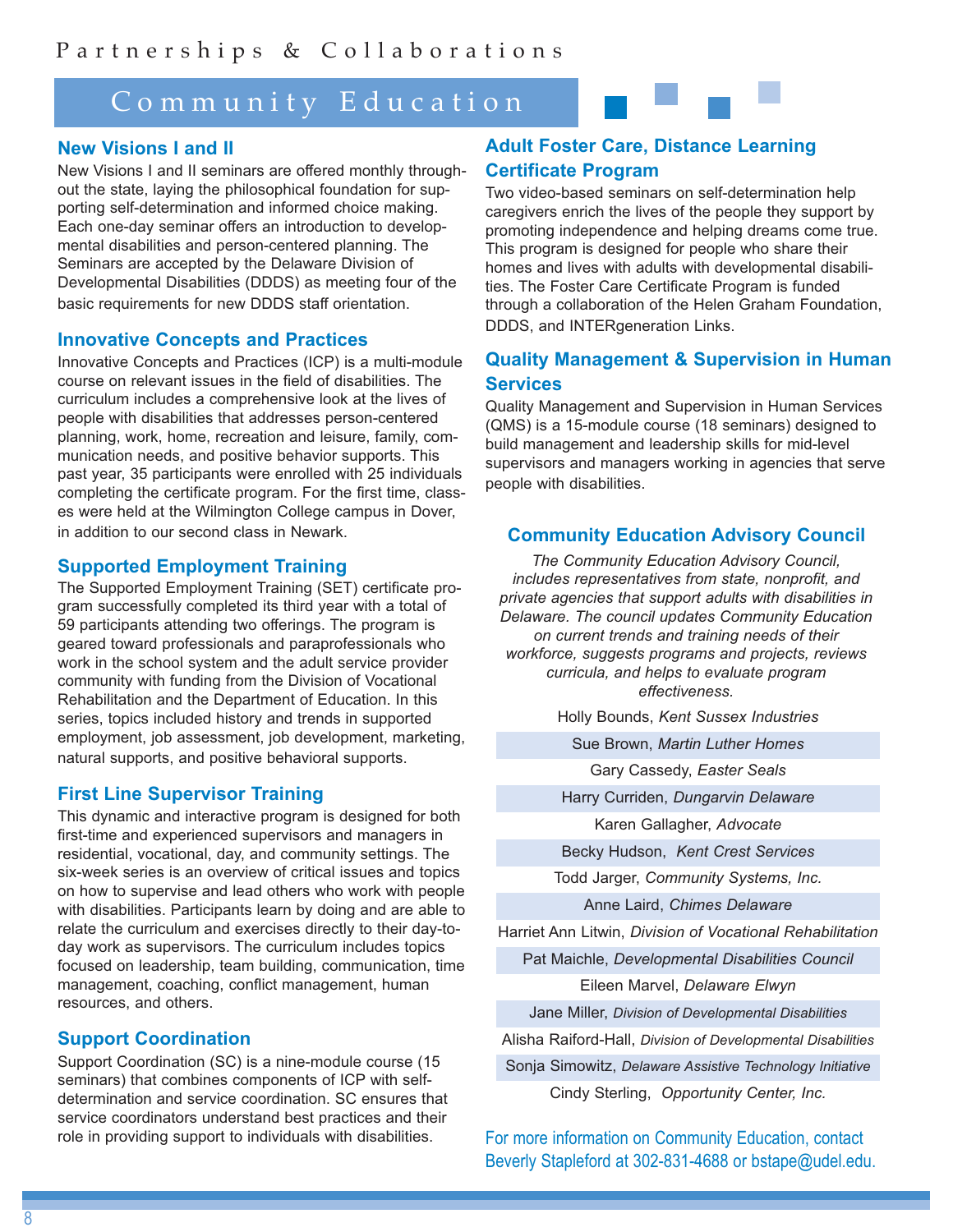# University Education

*Training students to be knowledgeable about disabilities and to understand their impact on individuals, families, and the community is an important part of the Center's mission. In partnership with academic departments in the University, the Center offers a number of courses about disabilities. An interdisciplinary team of faculty associated with the Center, community agencies, and family members partner to teach these courses. The College of Human Services, Education, and Public Policy, several University departments, and the Center collaborate to provide students with educational and professional opportunities.*

# **Summer Institute: Quality Services for Individuals with Severe Disabilities**

The Quality Services for Individuals with Severe Disabilities Certificate Program is a graduate level college credit program designed to deliver state-of-the-art knowledge and skills to individuals who work with children and adults with disabilities in the community, education, work, and leisure settings.

The Summer Institute includes eight, three-credit courses offered over a four-year period. Courses focus on critical topics for the support of creating life-enhancing alternatives for individuals with severe disabilities. They are incorporated, on a rotating basis, into the University of Delaware curriculum. During fiscal year 2002, 17 students were enrolled in the Summer Institute courses.

For more information, please contact, Peggy Lashbrook, at 302-454-2305 or lashbrom@csdmail.k12.de.us.

# **Interdisciplinary Minor in Disabilities Studies**

The College of Human Services, Education, and Public Policy offers a minor in Disabilities Studies, with courses taught by an interdisciplinary team of faculty associated with the Center.

This minor is designed for students seeking to enhance their knowledge of disability issues. It provides a unique interdisciplinary opportunity for undergraduate students to pursue an understanding of the needs and challenges of individuals with disabilities.

As of September 1, 2001, 41 undergraduate students from 10 different majors completed the minor in disabilities. Approximately 60 additional students are currently enrolled in the minor. Students from 17 different majors have enrolled in this university-wide interdisciplinary minor.

#### **Disabilities Studies Minor Courses:**

Leadership in disability policy (CNST 367) Analysis of consumer disability issues (CNST 267) Families and developmental disabilities (IFST 270) Family support, self-determination, & disabilities (IFST 467) Senior seminar in disabilities studies (HEPP 465)

For more information, please contact Carol R. Denson, at 302-831-8537 or crdenson@udel.edu.

# **Student Opportunities in the Center**

The Center recognized that learning about disabilities occurs both through formal and informal mechanisms. Work, assistantships, and volunteer opportunities at the Center offer undergraduate and graduate students opportunities to learn about disability issues. Students are recruited across departments and colleges to support our transdisciplinary approach to services and training.

#### Undergraduate Student Opportunities

Undergraduate students provide support to many Center projects and often fulfill important roles in key Center programs such as maintaining the Library Resource Center or assisting in the development of training activities for Community Education projects.

The Center actively recruits first and second year students for employment throughout their academic life and adds to their responsibilities over time. Students who come to the Center for a job often leave to enter employment or pursue graduate studies in the disabilities field.

#### Graduate Student Opportunities

The Center, with university and state legislative support through public service assistantships, offered 13 graduate assistantships to master and doctoral level students during fiscal year 2002. Assistantships cover tuition and pay a stipend in return for 20 hours of work per week.

Graduate assistants participate in developing research, writing articles or reports, teaching, offering technical assistance, coordinating surveys and evaluations, and other Center projects. As with undergraduate students, the Center recruits graduate students to work on projects over the length of their graduate career.

For more information, please contact, Michael Gamel-McCormick, at 302-831-6974 or mgm@udel.edu.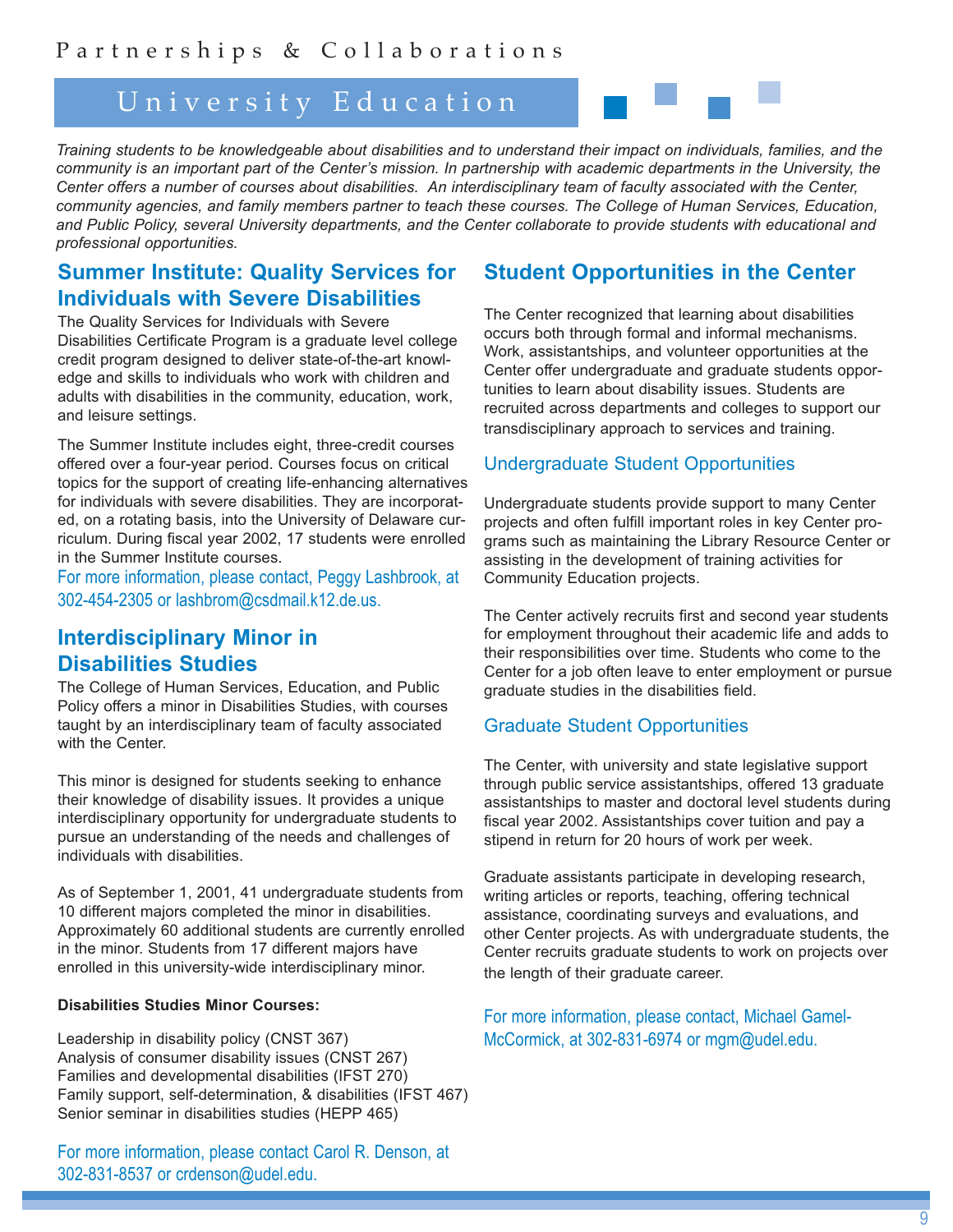# Dissemination Activities

The single greatest need that individuals with disabilities and their families cite is the need for information. Individuals and families want information about disabilities, laws and regulations, services and where they are located, how to use services, what research shows to be best practices, and how to have a voice at the policy and legislative level. A major role for the University Centers for Excellence in Developmental Disabilities (UCEDDs) is to provide people with disabilities, families, professionals, policy makers, and the general public with up-to-date and easy-to-use information about research findings, trends in services, and their own activities. The Center has developed a number of communication strategies to disseminate information that is easy to read, use, and obtain. Building on its strengths in this area, the CDS expanded dissemination efforts during fiscal year 2002 and now makes all its publications available on its web site www.udel.edu/cds.

# **Community Providers**

Center staff also developed curricula and training sessions at the request of individual provider agencies, including Goodwill Industries of Delaware, MBNA, Children and Families First, Delaware Public Purchasers Regional Conference, and the Annual Delmarva Institute for Developmental Disabilities. For information on developing individualized training for your organization, please call 302-831-6974.

# **Community Presentations**

#### **Carol Denson & Jackie Gallagher**

*Student development using problem-based learning,* PBL 2002 International Conference, Baltimore MD, June 18, 2002.

#### **Carol Denson**

*Public input in the ADA paratransit eligibility process,* Transportation Research Board Annual Meeting, Washington DC, January 2002.

#### **Donald Peters, Brian Touchette, Janine Weber, Shaunna Crossen, & K. J. Anderson**

*Putting the Pieces Together: Statewide Implementation of a Portfolio-Based Alternate Assessment System,* Annual Meeting of The Association for the Severely Handicapped (TASH), Anaheim CA, December 2001.

# **The LIFE Conference**

The Center was one of several sponsors of the LIFE Conference, a joint effort of many of Delaware's disability focused organizations. LIFE stands for Liberty and Independence for Everyone and addresses the topics of legislation, independence (through Assistive Technology), families, and education.

## *delAware:* **Our Newsletter**

The Center's newsletter, *delAware,* highlighted two key issues, family support and child abuse, in its major topical editions during this period. These editions laid the groundwork for further work in each of these areas and also identified the need that Delawareans with disabilities and their families have for support. The MBNA Helen F. Graham Foundation provided funding for these issues, as well as an update of activities of the CDS and the Developmental Disabilities Council. *delAware* is distributed to more than 2600 individuals, families, legislators, policy makers, and professionals.

# *delAware: A Research Brief*

Highlighting original research developed at the CDS, *delAWARE: A Research Brief* is the latest effort in dissemination. The intent is to bring critical information on current Delaware programs and research findings to individuals, families, and practitioners who may not have access to journal articles or other research. Research briefs were developed on the impact of home visiting programs on parent education and support for families of young children.

## **CDS Web page**

The CDS continued to revise and update its web page to make it more user-friendly for individuals and families, students, faculty, and community staff. This new, accessible web page offers information about our university and community educational programs, current research and demonstration projects, publications, student opportunities, and contact information. Community Education and Family Support students may register for classes through the internet. CDS publications are available on the web as well.

#### www.udel.edu/cds

For more information on our dissemination activities, please contact Tracy L. Mann at 302- 831-3150 or tlm@udel.edu.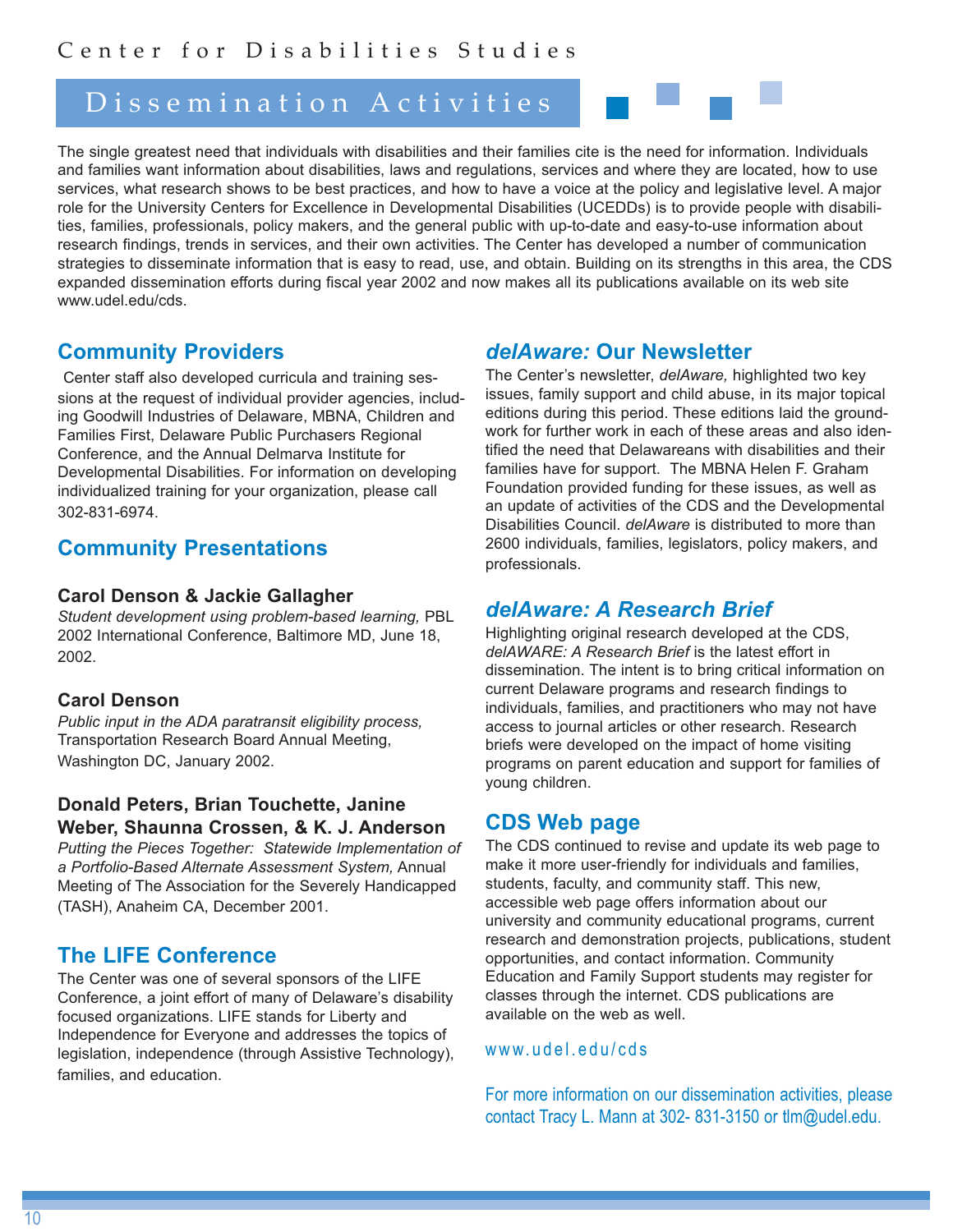# Community Partnerships

**Heidi Beck:** New Castle County "STEP"' Transition Team, Early Childhood Summit Starting Young: Partnering to Promote Emotional Wellness in Young Children planning committee, the Wilmington Early Childhood Education Committee, Starting Young: Partnering to Promote Emotional Wellness in Young Children strategic planning committee

**Mark Bernstein:** Associate Member of Pennsylvania Association of Resources for People with Mental Retardation, American Society for Training and Development (ASTD)

**Martha Buell:** Delaware Head Start Association Board of Directors, Delaware First Again Advisory Board, Building Capacity in Natural Environments, Early Head Start Technical Work Group, OSEP Part D Planning Group, the Mid-Atlantic Early Childhood Education Network

**Shaunna Crossen:** DAPA Advisory Committee

**Carol Denson:** Chronic Renal Disease Advisory Board, Paratransit Committee,Transportation Research Board, National Research Council, Community Leaders Transit Advisory Committee, State of Delaware Red Clay School District Meadowood Program,Transition Partnership **Project** 

**Laura T. Eisenman:** Delaware Transition Council

**Theda Ellis:** Developmental Disabilities Council, Policy and Rights Committee; Ticket to Work Advisory Group; National Council of Community Education Directors; NTAC Work Group

**Michael Gamel-McCormick:**Accreditation Commission, National Academy of Early Childhood Education; Delaware Developmental Disabilities Council; Governors Advisory Council for Exceptional Citizens; Interagency Coordinating Council

**Rebecca Hardy:** LIFE Conference Coordinating **Committee** 

**Alison Miller:** Delaware Association of Childcare **Providers** 

**Donald Peters:** Policy and Law Committee, State Council for Persons with Disabilities; the PAIR Committee, Delaware Disabilities Law Program

**Beverly Stapleford:** Training Curriculum Advisory Committee, National Adult Family Care Association, Partners in Justice Committee

**Donald Unger:** Delaware Children's Trust Fund, Wilmington Healthy Start Executive Board, Home Visiting Advisory Committee

#### *Partnering Agencies:*

*Child Development Watch Child, Inc. Children and Families First Christiana Care Health Systems Delaware Association of Child Care Professionals, Inc. Delaware Department of Education Delaware Department of Health and Social Services Delaware Department of Services for Children, Youth, & Their Families Delaware Developmental Disabilities Council Delaware Division of Child Mental Health Services Delaware Division of Developmental Disabilities Services Delaware Division of Family Services Delaware Division of Public Health Delaware Division of Vocational Rehabilitation Delaware Early Childhood Center Delaware Early Head Start Delaware Education Research and Development Center Delaware Office of Child Care Licensing Delaware Office of Prevention and Early Intervention Delaware Program for the Deaf/Blind Delaware State Legislature Easter Seal Society of Del-Mar Hilltop Lutheran Neighborhood Center The Interagency Resource Management Committee Perinatal Association Prevent Child Abuse Delaware Red Clay Consolidated School District Southbridge Children's Center Wilmington Head Start & numerous local school districts, agencies, and organizations.*

#### *University Partners:*

*Center for Community Research and Service College of Human Services, Education, & Public Policy Department of Consumer Studies Department of Individual and Family Studies Department of Psychology Department of Sociology Education Research and Development Center School of Education*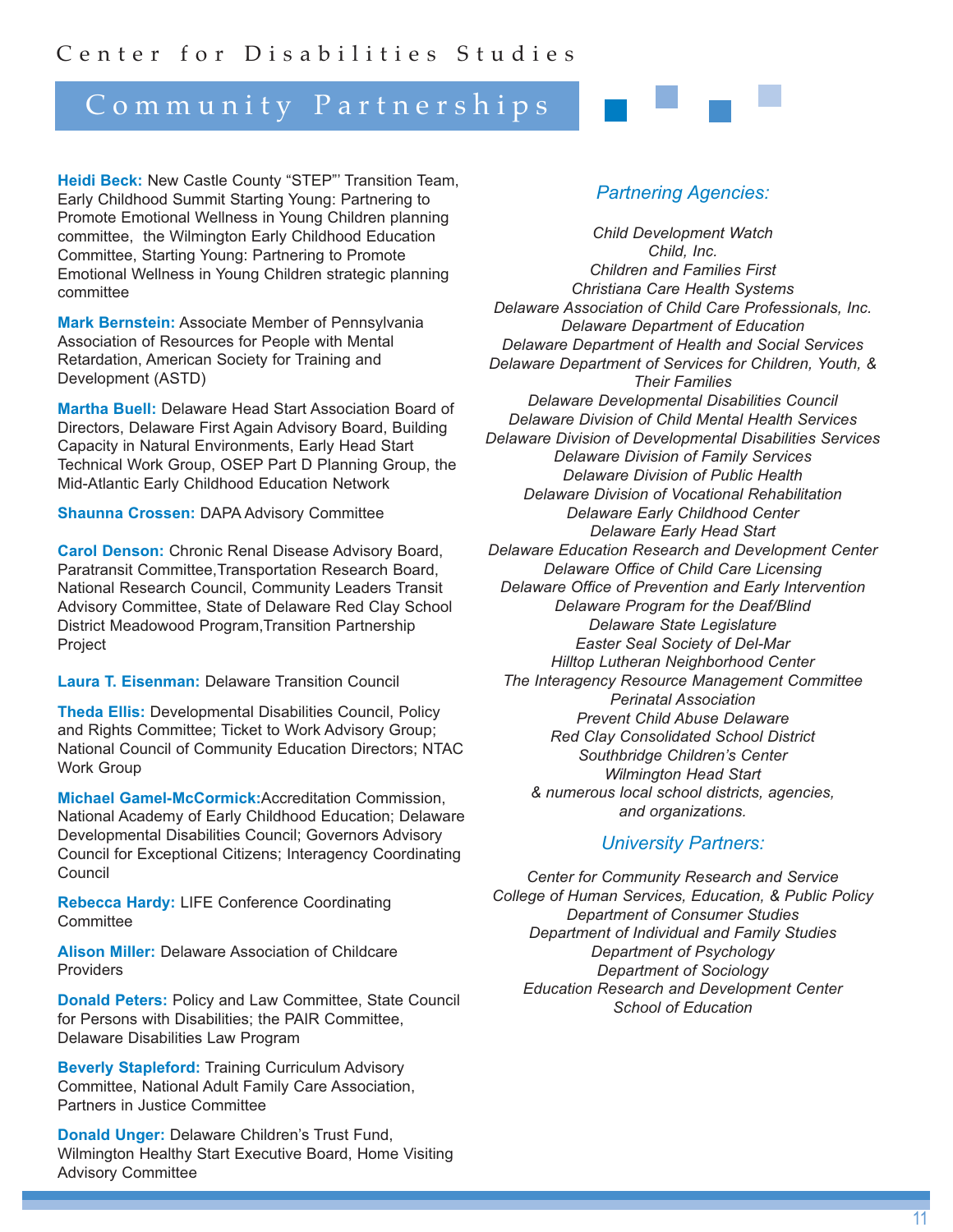## **Publications**

Center for Disabilities Studies (2002). *Report and recommendations to the Delaware State Board of Education for: Establishing proficiency levels for the Delaware Alternate Portfolio Communication Domain*. Newark DE: University of Delaware.

Curry, J. (Spring 2001). *delAware: Research Brief*, 1.

Delaware Alternate Portfolio Assessment. *The standards for functional life skills curriculum. A user's guide*.

Gamel-McCormick, M., Vacca, J., Amsden, D. (2001). *Child Development Watch family focus group interviews*.

Gamel-McCormick, M., Vacca, J., Amsden, D. (2001). *Child Development Watch provider telephone interview survey*.

Gamel-McCormick, M. & Amsden, D. (2002). *Investing in better outcomes: The Delaware early childhood longitudinal study*.

Eiseman, L.T. & Maksoud, M. (July 2001). *Transition partnership project evaluation*. Newark DE: Center for Disabilities Studies, University of Delaware.

Ellis, T. (Ed.) (Summer 2001). *delAware*.

Ellis, T. (Ed.) (Fall 2001). *delAware*.

Ellis, T. (Ed.) (Spring 2002). *delAware*.

Ellis, T., Curry, J., Woolfolk, T. (Eds.) (Winter 2001). *delAware: Research Brief*, 2.

Peters, D.L. & Crossen, S. (2002). *Technical report two: Implementation and progress report, Delaware Alternate Portfolio Assessment*. Newark DE: University of Delaware.

Unger, D.G., Antal, P.W., Tressell, P.A., Cuevas-Mejia, T. (2001). *Wilmington Healthy Start final evaluation report.* Newark DE: University of Delaware.

#### Center for Disabilities Studies University of Delaware

166 Graham Hall Newark, DE 19716 302.831.6974 voice 302.831.4689 TDD 302.831.4690 fax www.udel.edu/cds

#### AN EQUAL OPPORTUNITY, AFFIRMATIVE ACTION EMPLOYER

The University of Delaware is committed to assuring equal opportunity to all persons and does not discriminate on the basis of race, color, gender, religion, ancestry, national origin, sexual orientation, veteran status, age, or disability in its educational programs, activities, admissions, or employment practices as required by Title IX of the Education Amendments of 1972, Title VI of the Civil Rights Act of 1964, the Rehabilitation Act of 1973, the Americans with Disabilities Act, other applicable statutes and University policy. Inquiries concerning these statutes and information regarding campus accessibility should be referred to the Affirmative Action Officer, © 2003 Center for Disabilities Studies 305 Hullihen Hall, (302) 831-2835 (voice), (302) 831-4563 (TDD).